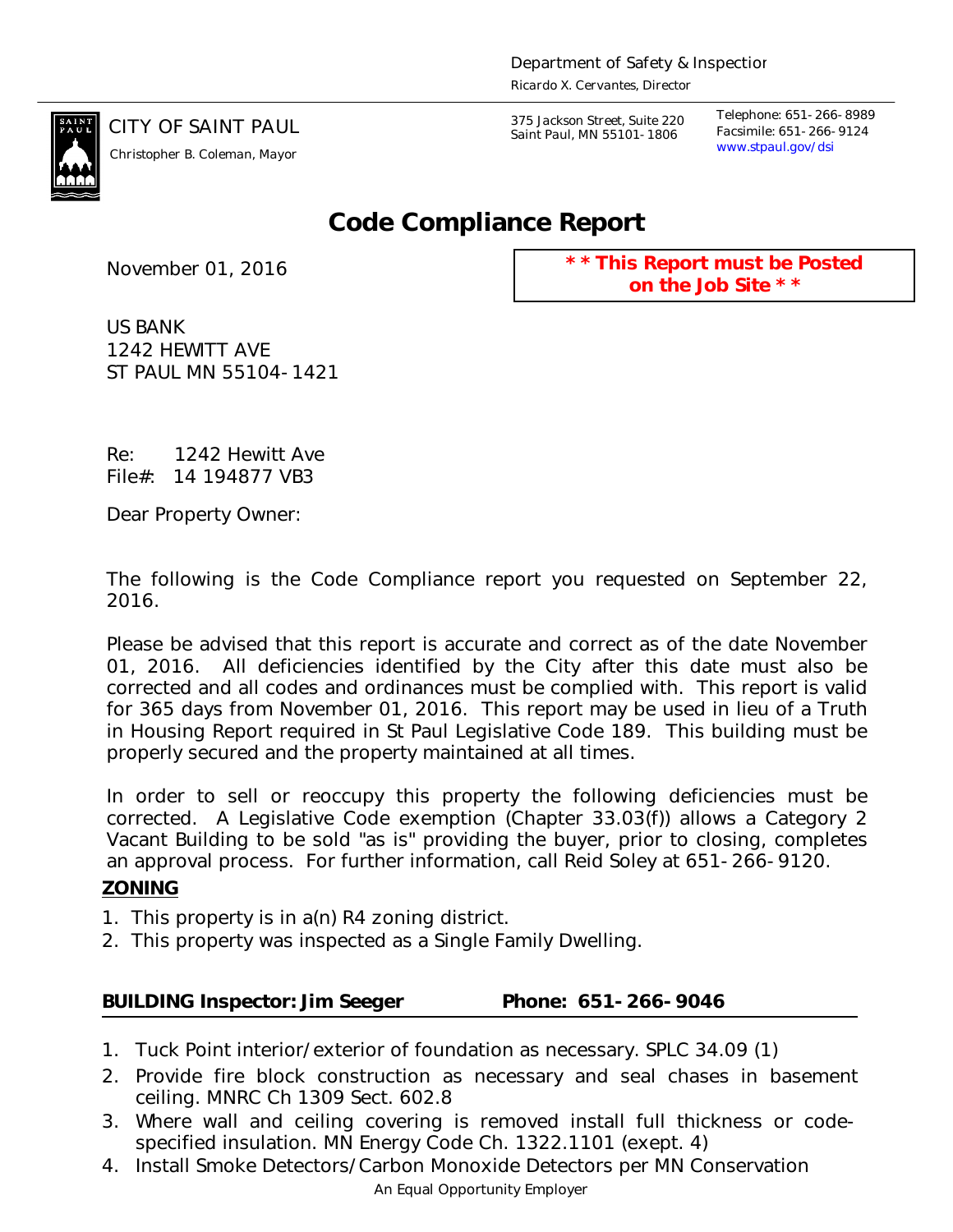Code and the MN Dept. of Labor and Industry: Install per code where feasible. MNRC Ch 1309 Sect 313.2.1

- 5. Habitable rooms with new usage and replaced windows shall have glass area equal to 8% of floor area, one-half of which shall operate. SPLC 34.14 (1)
- 6. Provide major clean-up of premises. SPLC 34.34 (4)
- 7. Repair siding, soffit, fascia, trim, etc. as necessary. SPLC 34.09 (1)
- 8. Provide proper drainage around house to direct water away from foundation of house. SPLC 34.08 (2)
- 9. Provide proper drainage around house to direct water away from foundation of garage. SPLC 34.08 (2)
- 10. Install rain leaders to direct drainage away from foundation. SPLC 34.33 (1d)
- 11. Replace house and garage roof covering and vents to code. SPLC 34.09 (1)
- 12. Dry out basement and eliminate source of moisture. SPLC 34.10 (10)
- 13. Provide general rehabilitation of garage. SPLC 34.32 (3)
- 14. Install address numbers visible from street and on the alley side of garage. SPLC 70.01
- 15. Grade must drain away from foundation of dwelling. Maintain 6 inch clearance between wood and soil. MNRC Ch 1309-Sect. 404.1.6
- 16. Replace rear steps to code.
- 17. Replace missing siding and fascia. Siding not installed to code.
- 18. Remove all wall and ceiling covering in basement.
- 19. Re- plum garage walls and slope sidewalks away from structure.
- 20. Remove mold, mildew and moldy or water damaged materials. SPLC 34.10 (1)
- 21. Repair or Replace any deteriorated window sash, broken glass, sash holders, re-putty, etc as necessary. SPLC 34.09 (3)
- 22. Provide complete storms and screens, in good repair for all door and window openings. SPLC 34.09 (3e)
- 23. Provide functional hardware at all doors and windows. SPLC 34.09 (3f)
- 24. Repair or replace damaged doors and frames as necessary, including storm doors. SPLC 34.09 (3f)
- 25. Repair walls, ceiling and floors throughout, as necessary. SPLC 34.34 (6)
- 26. Prepare and paint interior and exterior as necessary. Observe necessary abatement procedures (EPA, MPCA and St. Paul Legislative Code, Chapter 34 for additional information) if lead base paint is present. SPLC 34.33 (1)
- 27. A building permit is required to correct the above deficiencies. All work is to be done in a workmanship like manner. SPLC 33.03 (a)

**ELECTRICAL Inspector: Dave Blank Phone: 651-266-9035**

- 1. Properly strap and support cables and/or conduits (exterior service conduits) Chapter 3, NEC
- 2. Repair or replace all broken, painted over, corroded, missing or loose receptacles, luminaires (light fixtures), switches, covers and plates to current code. Article 406.4(D) & Article 410, NEC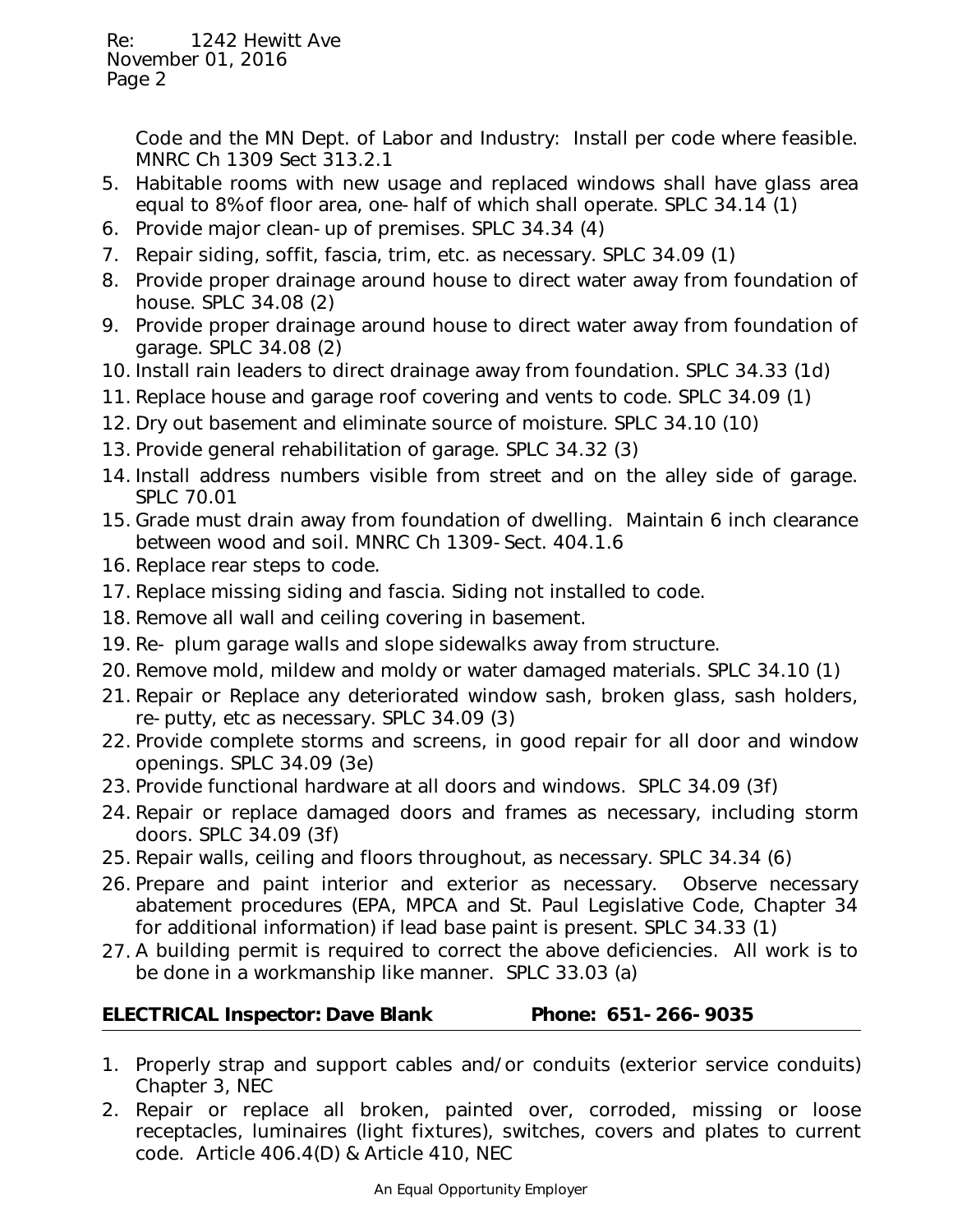- 3. Check all receptacles for proper polarity (including 2-prong) and verify ground on 3-prong receptacles. Ensure all GFCI receptacles are functioning properly. Rewire and/or replace receptacles that are improperly wired or not functioning properly. Article 406.4(D), NEC
- 4. Install box extensions on devices mounted in wood paneling. Article 314.20, NEC
- 5. Install hard-wired, battery backup, Carbon Monoxide smoke detector as specified in Chapter 58 of the Saint Paul Legislative Code, and other smoke detectors and carbon monoxide detectors as required by the Minnesota State Building Code. SPLC 58, IRC
- All electrical work must be done by a Minnesota-licensed electrical contractor 6. under an electrical permit.

| PLUMBING Inspector: Jim Kaufer | Phone: 651-266-9054 |
|--------------------------------|---------------------|
|                                |                     |

- 1. Basement -Gas Piping -(MFGC 411) Install an approved shut off; connector and gas piping for the dryer.
- 2. Basement -Gas Piping -(MFGC 614.1-614.7) Vent clothes dryer to code.
- 3. Basement -Laundry Tub -(MPC 701) Install the waste piping to code.
- 4. Basement -Laundry Tub -(MPC 301.1) Repair/replace the fixture that is missing, broken or has parts missing.
- 5. Basement -Laundry Tub -(MPC 301.1) Repair/replace the faucet that is missing, broken or has parts missing.
- 6. Basement -Soil and Waste Piping -(MPC 709.1) Install a front sewer clean out.
- 7. Basement -Soil and Waste Piping -(MPC 707.4) Install a clean out at the upper terminal at each horizontal drainage pipe.
- 8. Basement -Toilet Facilities -(MPC .0100 E & 901) Install a proper fixture vent to code.
- 9. Basement -Toilet Facilities -(MPC 701) Install the waste piping to code.
- 10. Basement -Toilet Facilities -(MPC .0100 P & Q & 419.2) Install the water piping to code.
- 11. Basement -Toilet Facilities -(MPC 301.1) Repair/replace the fixture that is missing, broken or has parts missing.
- 12. Basement -Tub and Shower -(MPC .0100 E & 901)Install a proper fixture vent to code.
- 13. Basement -Tub and Shower -(MPC 701) Install the waste piping to code.
- 14. Basement -Tub and Shower -(MPC 408.3) Install scald and thermal shock protection, ASSE Standard 1016.
- 15. Basement -Water Heater -(MFGC 501.12) The water heater venting requires a chimney liner.
- 16. Basement -Water Heater -(MPC 501)Install the water piping for the water heater to code.
- 17. Basement -Water Heater -(MPC .0100 Q)The water heater must be fired and in service.
- 18. Basement -Water Meter -(MPC 609.11 & SPRW Sec. 904.04 (a))Raise the water meter to a minimum or 12 inches above the floor.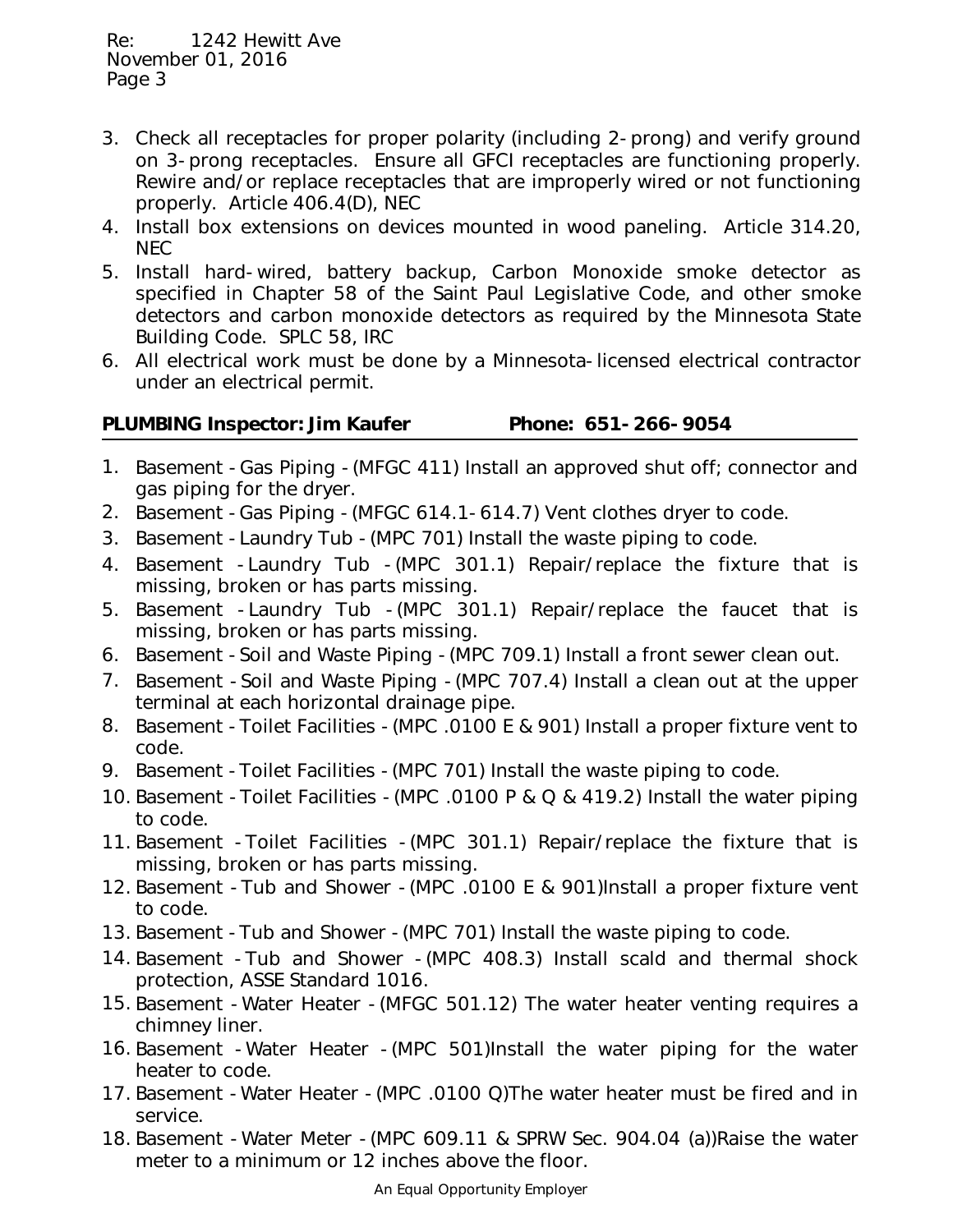- 19. Basement -Water Meter -(MPC 609.11) Support the water meter to code.
- 20. Basement -Water Meter -(MPC 609.11 & SPRWS Sec.88.14) The water meter must be installed and in service.
- 21. Basement -Water Meter -(MPC 606.2) The service valves must be functional and installed to code.
- 22. Basement -Water Piping -(MPC .0100 P & Q) Provide water piping to all fixtures and appliances.
- 23. Basement -Water Piping -(SPRWS 93.07) Provide a one (1) inch water line to the first major take off.
- 24. Basement -Water Piping -(MPC 301.1 (3))Repair or replace all the corroded, broken, or leaking water piping.
- 25. Basement -Water Piping -(MPC 603.5.10) Install a proper backflow assembly or device for the boiler fill water line.
- 26. Exterior -Lawn Hydrants -(MPC 603.5.7) The lawn hydrant(s) require a backflow preventer.
- 27. First Floor -Sink -(MPC 701) Install the waste piping to code.
- 28. Second Floor -Lavatory -(MPC 701) Install the waste piping to code.
- 29. Second Floor -Lavatory -(MPC .0100 P & Q & 419.2) Install the water piping to code.
- 30. Second Floor -Tub and Shower -(MPC 701) Install the waste piping to code.
- 31. Second Floor -Tub and Shower -(MPC .0100 P & Q & 419.2) Install the water piping to code.
- 32. Second Floor -Tub and Shower -(MPC 409.4) Install a hot water temperature limiting device, ASSE Standard 1070.
- 33. Second Floor -Tub and Shower -(MPC 401.1 & 409.2) Replace the waste and overflow.
- All the above corrections to waste, vent, water, and gas piping shall be per the 34. Minnesota Plumbing Code Chapter 4714, Minnesota Rules Chapter 326, 4716, 1300, the Minnesota Mechanical Code, the Minnesota Fuel Gas Code, and Saint Paul Regional Water Services Water Code. All plumbing must be done by a plumbing contractor licensed in the State of Minnesota and the City of St. Paul by a plumber licensed in the State of Minnesota who also possess a City of Saint Paul Competency Card and after obtaining an approved City of Saint Paul Plumbing Permit.

**Heating Inspector: Christi Dick Phone: 651-266-9045**

- 1. Install approved level handle manual gas shutoff valve on furnace/boiler and remove unapproved valve
- 2. Install approved automatic gas valve for furnace/boiler
- 3. Install approved lever handle manual building shutoff gas valve in an accessible location ahead of the first brach tee
- 4. Clean and Orsat test furnace/boiler burner. Check all controls for proper operation. Check furnace heat exchanger for leak; provide documentation from a licensed contractor that the heating unit is safe
- 5. Provide thirty (30) inches of clearance in front of /boiler for service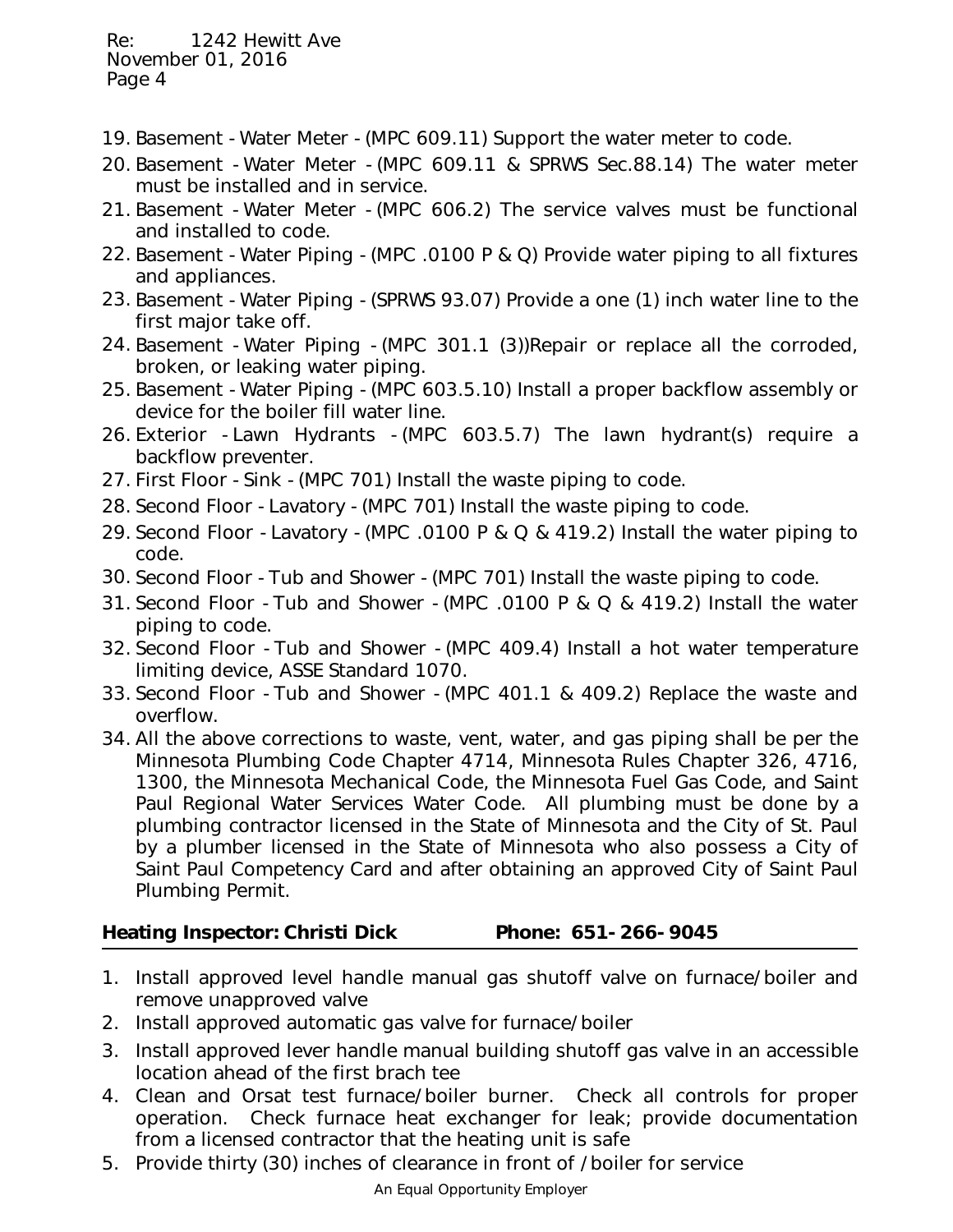- 6. Move boiler out of closet/alcove or provide documentation from the equipment manufacturer indicating that it is an approved installation
- 7. Install approved metal chimney liner
- 8. Replace boiler flue venting to code
- 9. Connect boiler and water heater venting into chimney liner
- 10. Provide adequate clearance from flue vent pipe on furnace/boiler to combustible materials or provide approved shielding according to code
- 11. Vent clothes dryer to code
- 12. Provide adequate combustion air and support duct to code
- 13. Provide support for gas lines to code
- 14. Plug, cap and/or remove all disconnected gas lines
- 15. Provide heat in every habitable room and bathrooms
- 16. Attach metal tag to expansion tank valve stating that this valve must be open at all times except when draining the expansion tank
- 17. Support supply and return piping from heating system according to code
- 18. Conduct witnessed pressure test on hot water heating system and check for leaks
- 19. Install boiler pressure relief valve and pipe discharge to within 18 inches of the floor
- 20. Install back flow preventer on city water fill line to hot water heating system and pipe vent as required.
- 21. Repair or replace fin tube radiation and covers as needed
- 22. Repair or replace radiator valves as needed

**Notes:**

- 1. See attachment for permit requirements and appeals procedure.
- 2. Provide plans and specifications for any portion of the building that is to be rebuilt.
- 3. Interior of garage not available for inspection. Repair per applicable codes.

**This is a registered vacant building. In order to sell or reoccupy this building, all deficiencies listed on this code compliance report must be corrected in accordance with the Minimum Housing Standards of the St. Paul Legislative Code (Chapter 34) and all required permits must receive final approval within six (6) months of the date of this report. One (1) six-month time extension may be requested by the owner and will be considered if it can be shown that the code compliance work is proceeding and is more than fifty (50) percent complete in accordance with Legislative Code Section 33.03(f).**

You may file an appeal to this notice by contacting the City Clerk's Office at 651- 266-8688. Any appeal must be made in writing within 10 days of this notice. (You must submit a copy of this notice when you appeal, and pay a filing fee.)